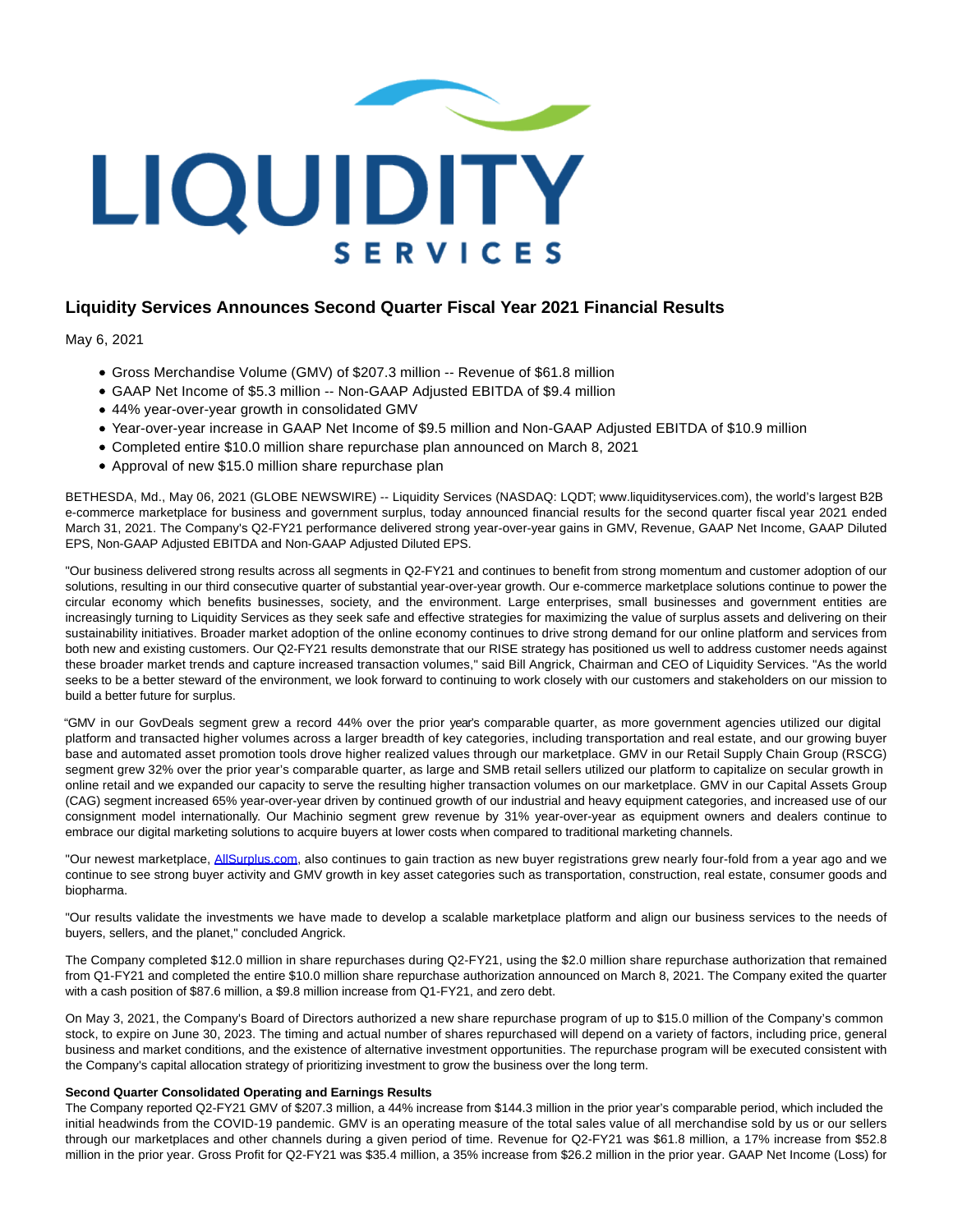Q2-FY21 was \$5.3 million, which resulted in diluted earnings (loss) per share of \$0.15 based on a weighted average of 35.6 million diluted shares outstanding, compared to \$(4.2) million and \$(0.13), respectively, in the prior year. Non-GAAP Adjusted Net Income (Loss) was \$6.8 million or \$0.19 adjusted diluted earnings (loss) per share, an improvement from \$(3.2) million and \$(0.10), respectively, in the prior period. Non-GAAP Adjusted EBITDA was \$9.4 million, a \$10.9 million increase from \$(1.6) million in the same period last year.

Q2-FY21 comparative year-over-year consolidated financial results reflect increased volumes across all of our segments, as businesses and government agencies continued to embrace our safe and effective e-commerce solutions. Our full-service and self-service consignment model increased to 82% of our total GMV, up from 75% in Q2-FY20. This mix shift and improved margins from higher recovery rates on assets sold drove a 35% improvement in gross profit and our gross profit margin as a percentage of revenue increased from 50% in Q2-FY20 to 57% in Q2-FY21. Our increased profitability, including increased GAAP Net Income of \$9.5 million and Non-GAAP Adjusted EBITDA of \$10.9 million, reflects our overall growth across our segments and reduced operating expenses related to our re-aligned organizational structure, including efficiencies in our CAG segment and corporate functions.

## **Second Quarter Segment Operating and Earnings Results**

We present operating results in four reportable segments: GovDeals, RSCG, CAG and Machinio. Each offers separately branded marketplaces to enable sellers to achieve channel marketing objectives to reach buyers. Across our segments, we offer our sellers various pricing and transaction models and a suite of services, and our revenues vary depending upon the pricing models employed and the level of service selected by sellers. Segment gross profit is calculated as total revenue less cost of goods sold (excludes depreciation and amortization).

### **Our Q2-FY21 segment results are as follows (unaudited, in millions):**

|                  | Three Months Ended March 31, |       |    |       |                                           | Six Months Ended March 31, |      |       |  |  |  |
|------------------|------------------------------|-------|----|-------|-------------------------------------------|----------------------------|------|-------|--|--|--|
|                  |                              | 2021  |    | 2020  |                                           | 2021                       | 2020 |       |  |  |  |
| <b>GovDeals:</b> |                              |       |    |       |                                           |                            |      |       |  |  |  |
| <b>GMV</b>       | \$                           | 110.9 | \$ | 77.2  | \$                                        | 218.5                      | \$   | 156.3 |  |  |  |
| Revenue          | \$                           | 11.0  | \$ | 7.8   | \$                                        | 21.8                       | \$   | 15.8  |  |  |  |
| Gross profit     | \$                           | 10.4  | \$ | 7.3   | \$                                        | 20.6                       | \$   | 14.7  |  |  |  |
| <b>RSCG:</b>     |                              |       |    |       |                                           |                            |      |       |  |  |  |
| <b>GMV</b>       | \$                           | 58.6  | \$ | 44.3  | \$                                        | 110.3                      | \$   | 84.2  |  |  |  |
| Revenue          | \$                           | 39.1  | \$ | 36.3  | \$                                        | 74.0                       | \$   | 68.0  |  |  |  |
| Gross profit     | \$                           | 15.9  | \$ | 12.4  | \$                                        | 30.6                       | \$   | 22.7  |  |  |  |
| CAG:             |                              |       |    |       |                                           |                            |      |       |  |  |  |
| <b>GMV</b>       | \$                           | 37.8  | \$ | 22.8  | \$                                        | 68.8                       | \$   | 52.4  |  |  |  |
| Revenue          | \$                           | 9.5   | \$ | 7.0   | \$                                        | 17.4                       | \$   | 15.0  |  |  |  |
| Gross profit     | \$                           | 7.0   | \$ | 4.9   | \$                                        | 13.3                       | \$   | 10.7  |  |  |  |
| <b>Machinio:</b> |                              |       |    |       |                                           |                            |      |       |  |  |  |
| <b>GMV</b>       | \$                           |       | \$ |       | \$                                        |                            | \$   |       |  |  |  |
| Revenue          | \$                           | 2.2   | \$ | 1.7   | $\, \, \raisebox{12pt}{$\scriptstyle \$}$ | 4.4                        | \$   | 3.6   |  |  |  |
| Gross profit     | \$                           | 2.1   | \$ | 1.6   | \$                                        | 4.1                        | \$   | 3.4   |  |  |  |
| Consolidated:    |                              |       |    |       |                                           |                            |      |       |  |  |  |
| <b>GMV</b>       | \$                           | 207.3 | \$ | 144.3 | \$                                        | 397.7                      | \$   | 292.9 |  |  |  |
| Revenue          | \$                           | 61.8  | \$ | 52.8  | \$                                        | 117.5                      | \$   | 102.3 |  |  |  |
| Gross profit     | \$                           | 35.4  | \$ | 26.2  | \$                                        | 68.6                       | \$   | 51.5  |  |  |  |

# **Additional Second Quarter 2021 Operational Results**

- Registered Buyers At the end of Q2-FY21, registered buyers totaled approximately 3,888,000, representing a 5.8% increase over the approximately 3,675,000 registered buyers at the end of Q2-FY20.
- Auction Participants Auction participants, defined as registered buyers who have bid in an auction during the period (a registered buyer who bids in more than one auction is counted as an auction participant in each auction in which he or she bids), increased to approximately 561,000 in Q2-FY21, a 14.5% increase from the approximately 490,000 auction participants in Q2-FY20.
- Completed Transactions Completed transactions increased to approximately 174,000 in Q2-FY21, an 16.0% increase from the approximately 150,000 completed transactions in Q2-FY20.

# **Business Outlook**

Financial results for Q3-FY21 are expected to improve year-over-year. We continue to see a strong pipeline, expanding customer relationships and other indicators of positive performance going forward and we believe we are well-positioned to create value by focusing on platform services that deliver optimal liquidity in the reverse supply chain and further enable our growth through asset light, low-touch marketplace solutions. As secular demand for e-commerce continues to grow, our online platform and cloud-based solutions should become even more relevant and necessary for the evolving global economy.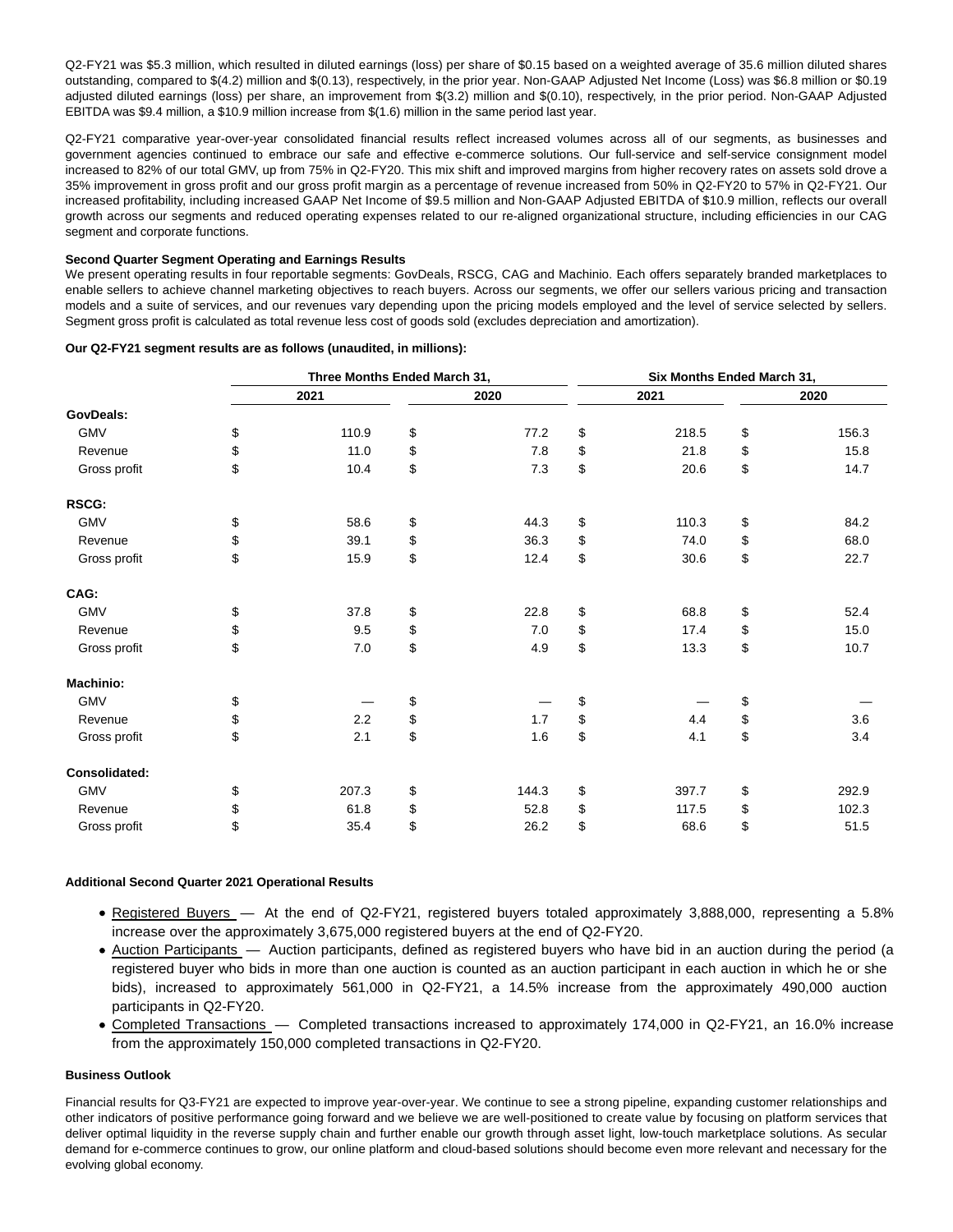Our Q3-FY21 guidance range is above our results for the same period last year, reflecting anticipated increases in transaction volumes from the accelerated market adoption of the online economy that is creating strong demand for our services from both new and existing customers seeking to expand their use of our platform. Last year's Q3-FY20 results also reflected the most significant economic restrictions at the onset of the COVID-19 pandemic that caused seller backlog accumulations and created substantial transaction delays. In addition, as part of our Q3-FY21 guidance, the positive macroeconomic factors that have favorably increased recovery rates in certain asset categories since Q4-FY20 are expected to continue even as our expanding volumes will continue to drive the majority of our growth.

The following forward-looking statements reflect the following trends and assumptions for Q3-FY21:

- 1. continued spending for the implementation of tools enabling omni-channel behavioral marketing, expanded analytics, and buyer/seller payment optimization;
- 2. increased spending in business development activities to capture the market opportunity;
- 3. stabilized macroeconomic factors that most directly influence the recovery rates of our most significant asset categories;
- 4. marketplace seasonality converging back to historical trends;
- 5. continued mix shift to consignment pricing model which will lower revenue as a percent of GMV but improve gross profit margins:
- 6. continued variability in project size and timing within our CAG segment, especially as COVID-19 continues to impact the global economy and cross-border transactions;
- 7. continued growth and expansion resulting from the continuing acceleration of broader market adoption of the online economy, particularly in our GovDeals and RSCG seller accounts and programs; and
- 8. continued growth in Machinio subscription activity.

For Q3-FY21 our guidance is as follows:

GMV - We expect GMV for Q3-FY21 to range from \$220 million to \$230 million.

GAAP Net Income - We expect GAAP Net Income for Q3-FY21 to range from \$4.5 million to \$6.5 million.

GAAP Diluted EPS - We expect GAAP Diluted Earnings Per Share for Q3-FY21 to range from \$0.13 to \$0.18.

Non-GAAP Adjusted EBITDA -We expect Non-GAAP Adjusted EBITDA for Q3-FY21 to range from \$8.0 million to \$10.0 million.

Non-GAAP Adjusted Diluted EPS - We expect Non-GAAP Adjusted Earnings Per Diluted Share for Q3-FY21 to range from \$0.17 to \$0.21. This guidance assumes that our diluted weighted average number of shares outstanding for the quarter will be 35.5 million. On May 3, 2021, the Company's Board of Directors authorized the repurchase of up to an additional \$15 million of the Company's outstanding shares of common stock through June 30, 2023.

# **Liquidity Services Reconciliation of GAAP to Non-GAAP Measures**

Non-GAAP EBITDA and Non-GAAP Adjusted EBITDA. Non-GAAP EBITDA is a supplemental non-GAAP financial measure and is equal to net income (loss) plus interest and other income, net; provision for income taxes; and depreciation and amortization. Our definition of Non-GAAP Adjusted EBITDA differs from Non-GAAP EBITDA because we further adjust Non-GAAP EBITDA for stock compensation expense, acquisition costs such as transaction expenses and changes in earn-out estimates, business realignment expenses, deferred revenue purchase accounting adjustments, and goodwill and long-lived asset impairment. A reconciliation of Net Income (Loss) to EBITDA and Adjusted EBITDA is as follows:

|                                                                    | Three Months Ended March 31, |       |    | Six Months Ended March 31, |      |        |     |          |
|--------------------------------------------------------------------|------------------------------|-------|----|----------------------------|------|--------|-----|----------|
|                                                                    | 2021                         |       |    | 2020                       |      | 2021   |     | 2020     |
|                                                                    |                              |       |    | (Unaudited)                |      |        |     |          |
| Net income (loss)                                                  | \$                           | 5,260 | \$ | (4,238)                    | - \$ | 9,775  | \$  | (9, 434) |
| Interest and other income, net <sup>1</sup>                        |                              | 69    |    | (167)                      |      | (34)   |     | (332)    |
| Provision for income taxes                                         |                              | 407   |    | 43                         |      | 704    |     | 501      |
| Depreciation and amortization                                      |                              | 1,670 |    | 1,577                      |      | 3,541  |     | 3,149    |
| <b>EBITDA</b>                                                      |                              | 7,406 |    | (2,785)                    | \$   | 13,986 | \$. | (6, 116) |
| Stock compensation expense                                         |                              | 1,761 |    | 1,231                      |      | 3,990  |     | 2,270    |
| Acquisition costs and impairment of long-lived assets <sup>2</sup> |                              | 203   |    |                            |      | 203    |     | 5        |
| Business realignment expenses <sup>2,3</sup>                       |                              |       |    |                            |      | 5      |     |          |
| Fair value adjustments to acquisition earn-outs <sup>2</sup>       |                              |       |    |                            |      |        |     | 200      |
| Deferred revenue purchase accounting adjustment                    |                              |       |    |                            |      |        |     | 3        |
| <b>Adjusted EBITDA</b>                                             |                              | 9,370 |    | (1,554)                    | \$   | 18,184 |     | (3,638)  |

 $<sup>1</sup>$  Interest and other income, net, per the Consolidated Statement of Operations, excluding the non-service components of net periodic pension</sup> (benefit).

<sup>2</sup> Acquisition costs and impairment of goodwill and long-lived assets, and fair value adjustments to acquisition earn-outs are included in Other operating expenses (income) on the Consolidated Statements of Operations.

<sup>3</sup> Business realignment expense includes the amounts accounted for as exit costs under ASC 420 as described in Note 11 to the Consolidated Financial Statements, and the related impacts of business realignment actions subject to other accounting guidance. There were no related impacts for the three and six months ended March 31, 2021 and 2020.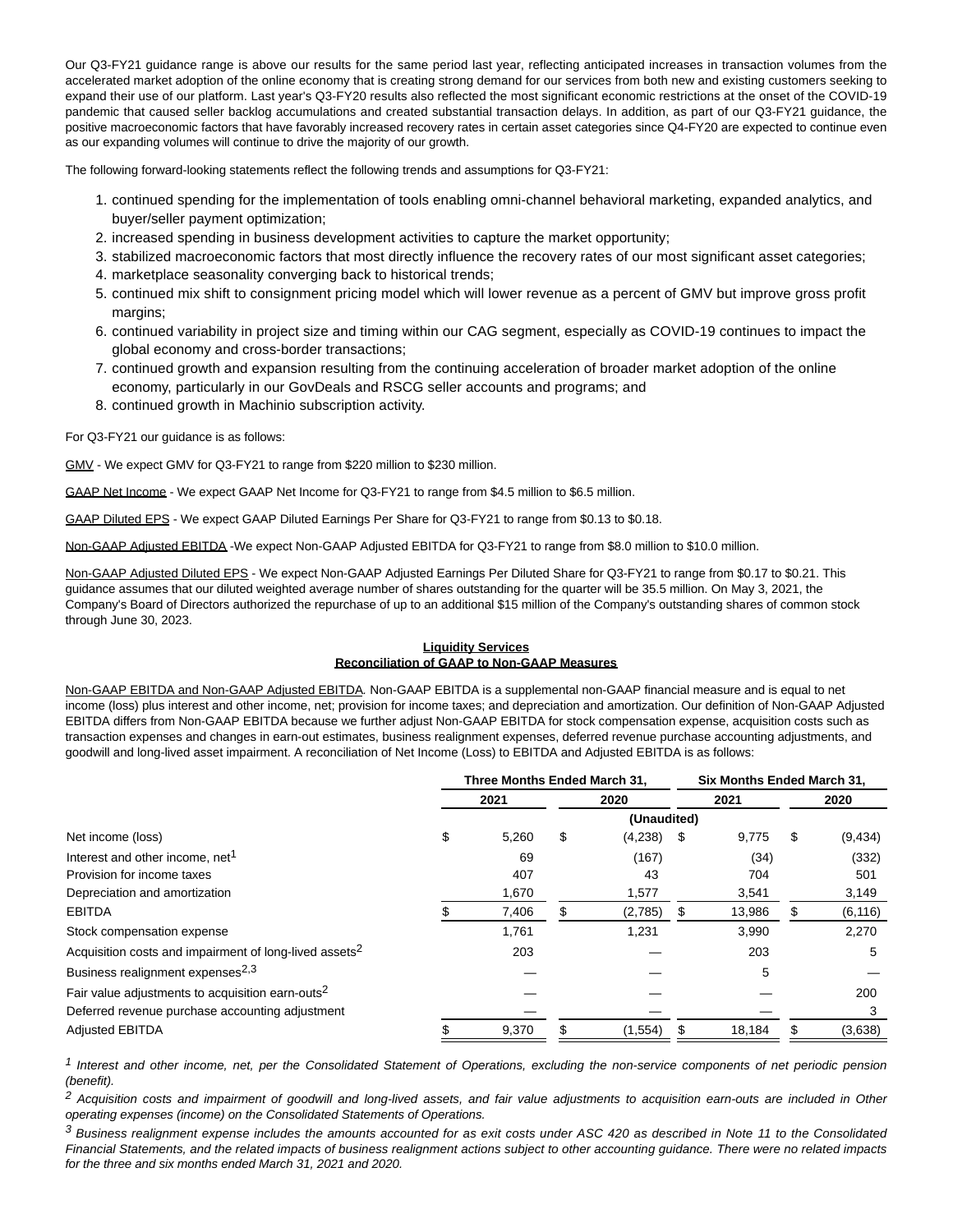Non-GAAP Adjusted Net Income (Loss) and Non-GAAP Adjusted Basic and Diluted Earnings (Loss) Per Share. Non-GAAP Adjusted Net Income (Loss) is a supplemental non-GAAP financial measure and is equal to net income (loss) plus stock compensation expense, acquisition costs such as transaction expenses and changes in earn-out estimates, business realignment expenses, deferred revenue purchase accounting adjustments, goodwill and long-lived asset impairment, and the estimated impact of income taxes on these non-GAAP adjustments as well as non-recurring tax adjustments. Non-GAAP Adjusted Basic and Diluted Income (Loss) Per Share are determined using Adjusted Net Income (Loss). For Q2-FY21 the tax rate used to estimate the impact of income taxes on the non-GAAP adjustments was 21.6% compared to 17.9% used for the Q2-FY20 results. These tax rates exclude the impact of the charge to our U.S. valuation allowance. A reconciliation of Net Income (Loss) to Adjusted Net Income (Loss) and Adjusted Basic and Diluted Income (Loss) Per Share is as follows:

|                                                        | Three Months Ended March 31. |            |    |            | <b>Six Months Ended March 31.</b> |              |    |            |  |
|--------------------------------------------------------|------------------------------|------------|----|------------|-----------------------------------|--------------|----|------------|--|
|                                                        | 2021                         |            |    | 2020       |                                   | 2021         |    | 2020       |  |
| (Dollars in thousands, except per share data)          | (Unaudited)                  |            |    |            |                                   |              |    |            |  |
| Net income (loss)                                      | \$                           | 5,260      | \$ | (4,238)    | \$                                | 9,775        | \$ | (9, 434)   |  |
| Stock compensation expense                             |                              | 1,761      |    | 1.231      |                                   | 3,990        |    | 2,270      |  |
| Acquisition costs and impairment of long-lived assets* |                              | 203        |    |            |                                   | 203          |    | 5          |  |
| Business realignment expenses*                         |                              |            |    |            |                                   | 5            |    |            |  |
| Fair value adjustment to acquisition earn-outs*        |                              |            |    |            |                                   |              |    | 200        |  |
| Deferred revenue purchase accounting adjustment        |                              |            |    |            |                                   |              |    |            |  |
| Income tax impact of adjustments                       |                              | (424)      |    | (220)      |                                   | (907)        |    | (444)      |  |
| Adjusted net income (loss)                             |                              | 6,800      |    | (3,227)    | S                                 | 13,066       |    | (7,400)    |  |
| Adjusted basic income (loss) per common share          |                              | 0.20       | £. | (0.10)     | \$                                | 0.39         | \$ | (0.22)     |  |
| Adjusted diluted income (loss) per common share        | \$                           | 0.19       | S  | (0.10)     | \$                                | 0.37         | \$ | (0.22)     |  |
| Basic weighted average shares outstanding              |                              | 33,491,395 |    | 33,624,889 |                                   | 33, 332, 417 |    | 33,584,844 |  |
| Diluted weighted average shares outstanding            |                              | 35,559,747 |    | 33,624,889 |                                   | 34,914,549   |    | 33,584,844 |  |

\*Acquisition costs and impairment of long-lived assets, business realignment expenses, and fair value adjustments to acquisition earn-outs, which are excluded from Adjusted Net Income (Loss), are included in Other operating expenses (income) on the Statements of Operations.

### **Q2-FY21 Conference Call**

The Company will host a conference call to discuss this quarter's results at 10:30 a.m. Eastern Time today. Investors and other interested parties may access the teleconference by dialing (888) 771-4371 or (847) 585-4405 and providing conference ID 50121689. A live web cast of the conference call will be provided on the Company's investor relations website at http://investors.liquidityservices.com. An archive of the web cast will be available on the Company's website until May 6, 2022 at 11:59 p.m. Eastern Time. The replay will be available starting at 1:30 p.m. ET on the day of the call.

#### **Non-GAAP Measures**

To supplement our consolidated financial statements presented in accordance with generally accepted accounting principles (GAAP), we use certain non-GAAP measures of certain components of financial performance. These non-GAAP measures include earnings before interest, taxes, depreciation and amortization (EBITDA), Adjusted EBITDA, Adjusted Net Income (Loss) and Adjusted Earnings (Loss) per Share. These non-GAAP measures are provided to enhance investors' overall understanding of our current financial performance and prospects for the future. We use EBITDA and Adjusted EBITDA: (a) as measurements of operating performance because they assist us in comparing our operating performance on a consistent basis as they do not reflect the impact of items not directly resulting from our core operations; (b) for planning purposes, including the preparation of our internal annual operating budget; (c) to allocate resources to enhance the financial performance of our business; (d) to evaluate the effectiveness of our operational strategies; and (e) to evaluate our capacity to fund capital expenditures and expand our business. Adjusted Earnings (Loss) per Share is the result of our Adjusted Net Income (Loss) and diluted shares outstanding.

We believe these non-GAAP measures provide useful information to both management and investors by excluding certain expenses that may not be indicative of our core operating measures. In addition, because we have historically reported certain non-GAAP measures to investors, we believe the inclusion of non-GAAP measures provides consistency in our financial reporting. These measures should be considered in addition to financial information prepared in accordance with GAAP, but should not be considered a substitute for, or superior to, GAAP results. A reconciliation of all historical non-GAAP measures included in this press release, to the most directly comparable GAAP measures, may be found in the financial tables included in this press release.

#### **Supplemental Operating Data**

To supplement our consolidated financial statements presented in accordance with GAAP, we use certain supplemental operating data as a measure of certain components of operating performance. We review GMV because it provides a measure of the volume of goods being sold in our marketplaces and thus the activity of those marketplaces. GMV and our other supplemental operating data, including registered buyers, auction participants and completed transactions, also provide a means to evaluate the effectiveness of investments that we have made and continue to make in the areas of seller and buyer support, value-added services, product development, sales and marketing and operations. Therefore, we believe this supplemental operating data provides useful information to both management and investors. In addition, because we have historically reported certain supplemental operating data to investors, we believe the inclusion of this supplemental operating data provides consistency in our financial reporting. This data should be considered in addition to financial information prepared in accordance with GAAP, but should not be considered a substitute for, or superior to, GAAP results.

#### **Forward-Looking Statements**

This document contains forward-looking statements made pursuant to the Private Securities Litigation Reform Act of 1995. These statements are only predictions. The outcome of the events described in these forward-looking statements is subject to known and unknown risks, uncertainties and other factors that may cause our actual results, levels of activity, performance or achievements to differ materially from any future results, levels of activity, performance or achievements expressed or implied by these forward-looking statements. These statements include, but are not limited to, statements regarding the Company's business outlook; expected future results; expected future effective tax rates; and trends and assumptions about future periods. You can identify forward-looking statements by terminology such as "may," "will," "should," "could," "would," "expects," "intends," "plans,"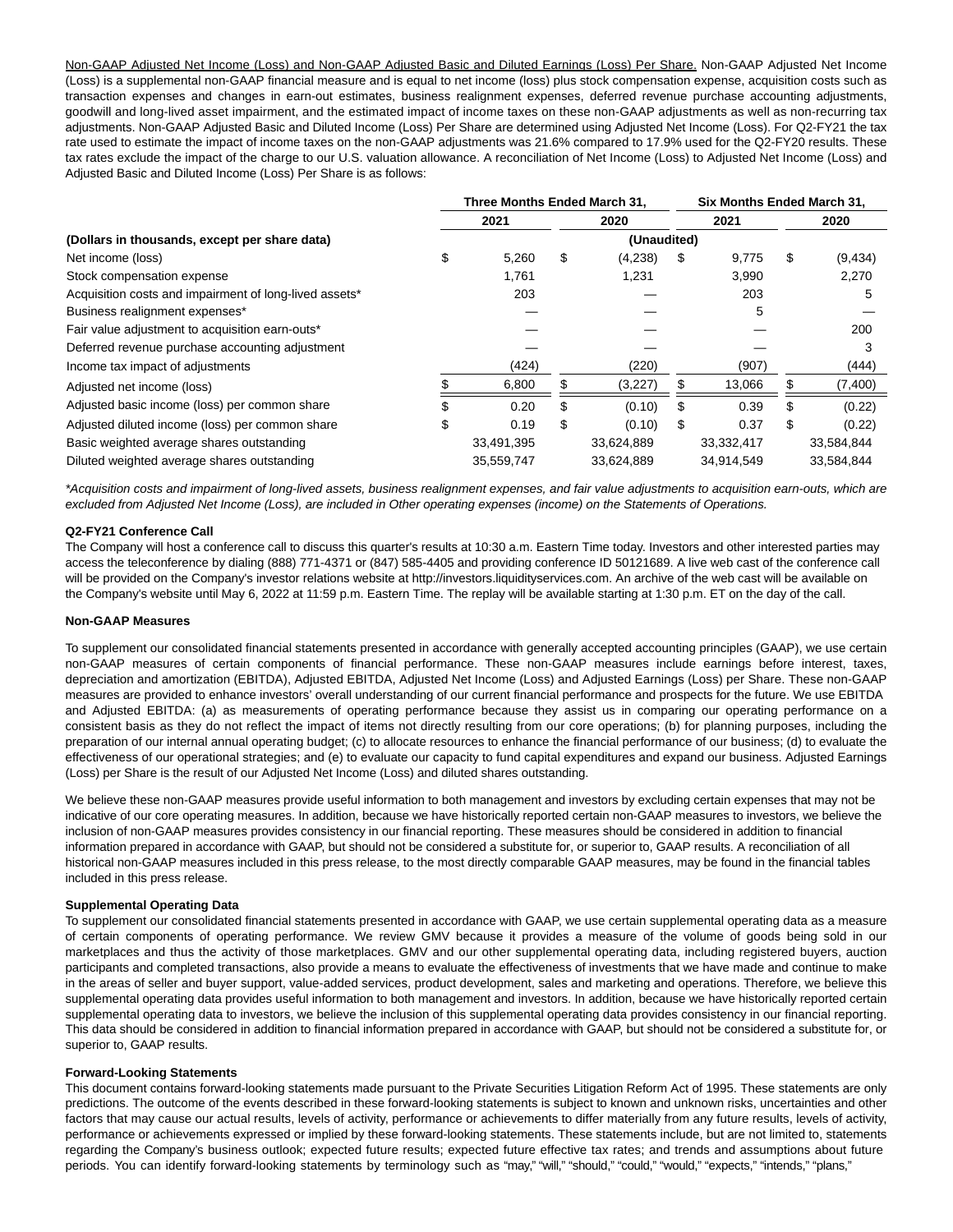"anticipates," "believes," "estimates," "predicts," "potential," "continues" or the negative of these terms or other comparable terminology. Our business is subject to a number of risks and uncertainties, and our past performance is no guarantee of our performance in future periods. Although we believe that the expectations reflected in the forward-looking statements are reasonable, we cannot guarantee future results, levels of activity, performance or achievements.

There are several risks and uncertainties that could cause our actual results to differ materially from the forward-looking statements in this document. Important factors that could cause our actual results to differ materially from those expressed as forward-looking statements are set forth in our filings with the SEC from time to time, and include, among others, potential changes in political, business and economic conditions; the duration of the COVID-19 pandemic and the effects of COVID-19 on our business and operations and on the general economy, including effects on our sellers and customers, any regional or general economic downturn or crisis and any conditions that affect e-commerce growth or cross-border trade; the Company's ability to realize expected growth opportunities in heavy equipment and real estate asset categories; increases in the supply of new vehicles and silicon chips that might disrupt favorable recovery trends; the Company's need to manage attracting buyers to a broad range of asset categories with varying degrees of maturity and in many different geographies; the ability to successfully intermediate payments on our marketplace platform; the Company's need to successfully react to the increasing importance of mobile commerce and the increasing environmental and social impact aspects of e-commerce in an increasingly competitive environment for our business, including not only risks of disintermediation of our e-commerce services by our competitors but also by our buyers and sellers; the impact of the COVID-19 pandemic on our Company, our employees, our sellers and buyers, and global supply chains; disruptions of cross-border transactions due to COVID-19 pandemic restrictions on travel and shipping, including the impact of such disruptions on the Company's ability to generate profits, grow GMV or accurately forecast transactions; the Company's ability to timely upgrade and develop our technology systems, infrastructure and marketing and customer service capabilities at reasonable cost while maintaining site stability and performance and adding new products and features; the Company's ability to attract, retain and develop the skilled employees that we need to support our business; the Company's ability to integrate, manage and grow businesses that have been acquired or may be acquired in the future; and the risks and uncertainties set forth in the Company's Annual Report on Form 10-K for the year ended September 30, 2020, which is available on the SEC and Company websites. There may be other factors of which we are currently unaware or which we deem immaterial that may cause our actual results to differ materially from the forward-looking statements.

All forward-looking statements attributable to us or persons acting on our behalf apply only as of the date of this document and are expressly qualified in their entirety by the cautionary statements included in this document. Except as may be required by law, we undertake no obligation to publicly update or revise any forward-looking statement to reflect events or circumstances occurring after the date of this document or to reflect the occurrence of unanticipated events.

### **About Liquidity Services**

Liquidity Services (NASDAQ:LQDT) operates the world's largest B2B e-commerce marketplace platform for surplus assets with over \$8.5 billion of completed transactions, more than 3.8 million registered buyers and 15,000 corporate and government sellers. Our e-commerce marketplace solutions continue to power the circular economy which benefits businesses, society, and the environment through the safe and effective resale and redeployment of surplus assets; reducing waste, carbon emissions and transportation costs; and by creating markets for items that would otherwise be landfilled. Through our vital mission of Building a Better Future For Surplus we've played an integral role in many of our clients' zero-waste initiatives and worked with corporations, federal and municipal government agencies to pioneer some of the largest green initiatives to date, deferring billions of pounds of surplus assets from landfills.

#### **Contact:**

Investor Relations 800-310-4604 [investorrelations@liquidityservicesinc.com](https://www.globenewswire.com/Tracker?data=bIEFsBCsWodxS1WbMKA0a343aTx6Ay2cWxcPdUjb-xsPSvyHTsNXogd6Av_EyQ1OG76Z2yGeyU9_SI2tKROBA9lZlPo4nFWgRgmE2apfP6mpp3eAPA6f8qqRSBIj0t-AKNy0ZgdaYacnP1ZyLkQXhO2VbZwLmrPKwjHUm2w4xaM=)

> **Liquidity Services and Subsidiaries Unaudited Consolidated Balance Sheets (Dollars in Thousands, Except Par Value)**

|                                                                                  | March 31, 2021 |         | September 30, 2020 |         |  |
|----------------------------------------------------------------------------------|----------------|---------|--------------------|---------|--|
|                                                                                  |                |         | (Unaudited)        |         |  |
| <b>Assets</b>                                                                    |                |         |                    |         |  |
| Current assets:                                                                  |                |         |                    |         |  |
| Cash and cash equivalents                                                        | \$             | 87,613  | - \$               | 76,036  |  |
| Accounts receivable, net of allowance for doubtful accounts of \$569 and \$389   |                | 5,731   |                    | 5,322   |  |
| Inventory, net                                                                   |                | 13,124  |                    | 5,607   |  |
| Prepaid taxes and tax refund receivable                                          |                | 1,594   |                    | 1,652   |  |
| Prepaid expenses and other current assets                                        |                | 6,843   |                    | 5,962   |  |
| Total current assets                                                             |                | 114,905 |                    | 94,579  |  |
| Property and equipment, net of accumulated depreciation of \$16,554 and \$14,555 |                | 17,341  |                    | 17,843  |  |
| Operating lease assets                                                           |                | 12,596  |                    | 10,561  |  |
| Intangible assets, net                                                           |                | 4,110   |                    | 4,758   |  |
| Goodwill                                                                         |                | 59,986  |                    | 59,839  |  |
| Deferred tax assets                                                              |                | 777     |                    | 806     |  |
| Other assets                                                                     |                | 7,868   |                    | 8,248   |  |
| Total assets                                                                     |                | 217,583 |                    | 196,634 |  |
| Liabilities and stockholders' equity                                             |                |         |                    |         |  |
| Current liabilities:                                                             |                |         |                    |         |  |
| Accounts payable                                                                 | \$             | 36,904  | S.                 | 21,957  |  |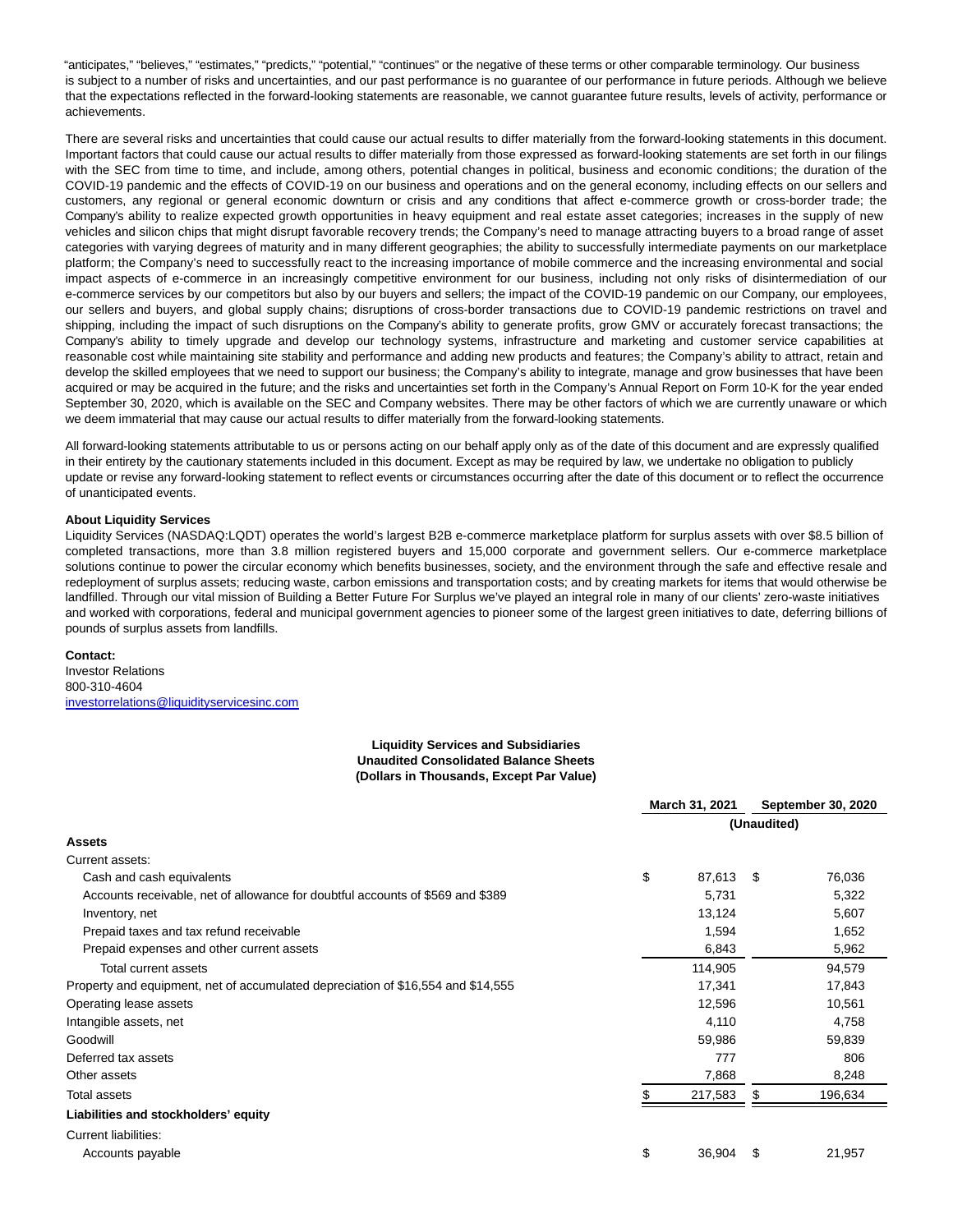| Accrued expenses and other current liabilities                                        | 21,727     | 19,124        |
|---------------------------------------------------------------------------------------|------------|---------------|
| Current portion of operating lease liabilities                                        | 4,058      | 3,818         |
| Deferred revenue                                                                      | 4,172      | 3,255         |
| Payables to sellers                                                                   | 31,552     | 26,170        |
| <b>Total current liabilities</b>                                                      | 98,413     | 74,324        |
| Operating lease liabilities                                                           | 9,421      | 7,499         |
| Other long-term liabilities                                                           | 2,811      | 2,996         |
| <b>Total liabilities</b>                                                              | 110,645    | 84,819        |
| Commitments and contingencies (Note 12)                                               |            |               |
| Stockholders' equity:                                                                 |            |               |
| Common stock, \$0.001 par value; 120,000,000 shares authorized; 35,115,307 shares     |            |               |
| issued and outstanding at March 31, 2021; 34,082,406 shares issued and outstanding at |            |               |
| September 30, 2020                                                                    | 35         | 34            |
| Additional paid-in capital                                                            | 249,866    | 247,892       |
| Treasury stock, at cost; 1,587,199 shares at March 31, 2021 and 547,508 shares at     |            |               |
| September 30, 2020                                                                    | (21, 628)  | (3,983)       |
| Accumulated other comprehensive loss                                                  | (8,763)    | (9,782)       |
| Accumulated deficit                                                                   | (112, 572) | (122,346)     |
| Total stockholders' equity                                                            | 106,938    | \$<br>111,815 |
| Total liabilities and stockholders' equity                                            | 217,583    | 196,634       |
|                                                                                       |            |               |

# **Liquidity Services and Subsidiaries Unaudited Consolidated Statements of Operations (Dollars in Thousands, Except Per Share Data)**

|                                                             | Three Months Ended March 31, |            |            | Six Months Ended March 31, |      |              |    |            |  |
|-------------------------------------------------------------|------------------------------|------------|------------|----------------------------|------|--------------|----|------------|--|
|                                                             |                              | 2021       | 2020       |                            | 2021 |              |    | 2020       |  |
|                                                             |                              |            |            | (Unaudited)                |      |              |    |            |  |
| Revenue                                                     | \$                           | 35,968     | \$         | 35,203                     | \$   | 67.040       | \$ | 65,552     |  |
| Fee revenue                                                 |                              | 25,818     |            | 17,621                     |      | 50,498       |    | 36,776     |  |
| Total revenue                                               |                              | 61,786     |            | 52,824                     |      | 117,538      |    | 102,328    |  |
| Costs and expenses from operations:                         |                              |            |            |                            |      |              |    |            |  |
| Cost of goods sold (excludes depreciation and amortization) |                              | 26,385     |            | 26,619                     |      | 48,958       |    | 50,795     |  |
| Technology and operations                                   |                              | 12,085     |            | 11,586                     |      | 22,644       |    | 22,827     |  |
| Sales and marketing                                         |                              | 8,910      |            | 10,109                     |      | 18,018       |    | 19,714     |  |
| General and administrative                                  |                              | 6,892      |            | 7,397                      |      | 13,902       |    | 15,104     |  |
| Depreciation and amortization                               |                              | 1,670      |            | 1,577                      |      | 3,541        |    | 3,149      |  |
| Other operating expenses (income)                           |                              | 206        |            | (12)                       |      | 210          |    | 181        |  |
| Total costs and expenses                                    |                              | 56,148     |            | 57,276                     |      | 107,273      |    | 111,770    |  |
| Income (loss) from operations                               |                              | 5,638      |            | (4, 452)                   |      | 10,265       |    | (9, 442)   |  |
| Interest and other income, net                              |                              | (29)       |            | (257)                      |      | (214)        |    | (509)      |  |
| Income (loss) before provision for income taxes             |                              | 5,667      |            | (4, 195)                   |      | 10,479       |    | (8,933)    |  |
| Provision for income taxes                                  |                              | 407        |            | 43                         |      | 704          |    | 501        |  |
| Net income (loss)                                           |                              | 5,260      | \$         | (4,238)                    | \$   | 9,775        | \$ | (9, 434)   |  |
| Basic income (loss) per common share                        |                              | 0.16       |            | (0.13)                     | \$   | 0.29         |    | (0.28)     |  |
| Diluted income (loss) per common share                      |                              | 0.15       |            | (0.13)                     | S    | 0.28         |    | (0.28)     |  |
| Basic weighted average shares outstanding                   |                              | 33,491,395 |            | 33,624,889                 |      | 33, 332, 417 |    | 33,584,844 |  |
| Diluted weighted average shares outstanding                 | 35,559,747                   |            | 33,624,889 |                            |      | 34,914,549   |    | 33,584,844 |  |

# **Liquidity Services and Subsidiaries Unaudited Consolidated Statements of Cash Flows (Dollars in Thousands)**

|                                                                             |             | Six Months Ended March 31, |  |          |
|-----------------------------------------------------------------------------|-------------|----------------------------|--|----------|
|                                                                             |             | 2020<br>2021               |  |          |
|                                                                             | (Unaudited) |                            |  |          |
| <b>Operating activities</b>                                                 |             |                            |  |          |
| Net income (loss)                                                           |             | 9.775                      |  | (9, 434) |
| Adjustments to reconcile net loss to net cash used in operating activities: |             |                            |  |          |